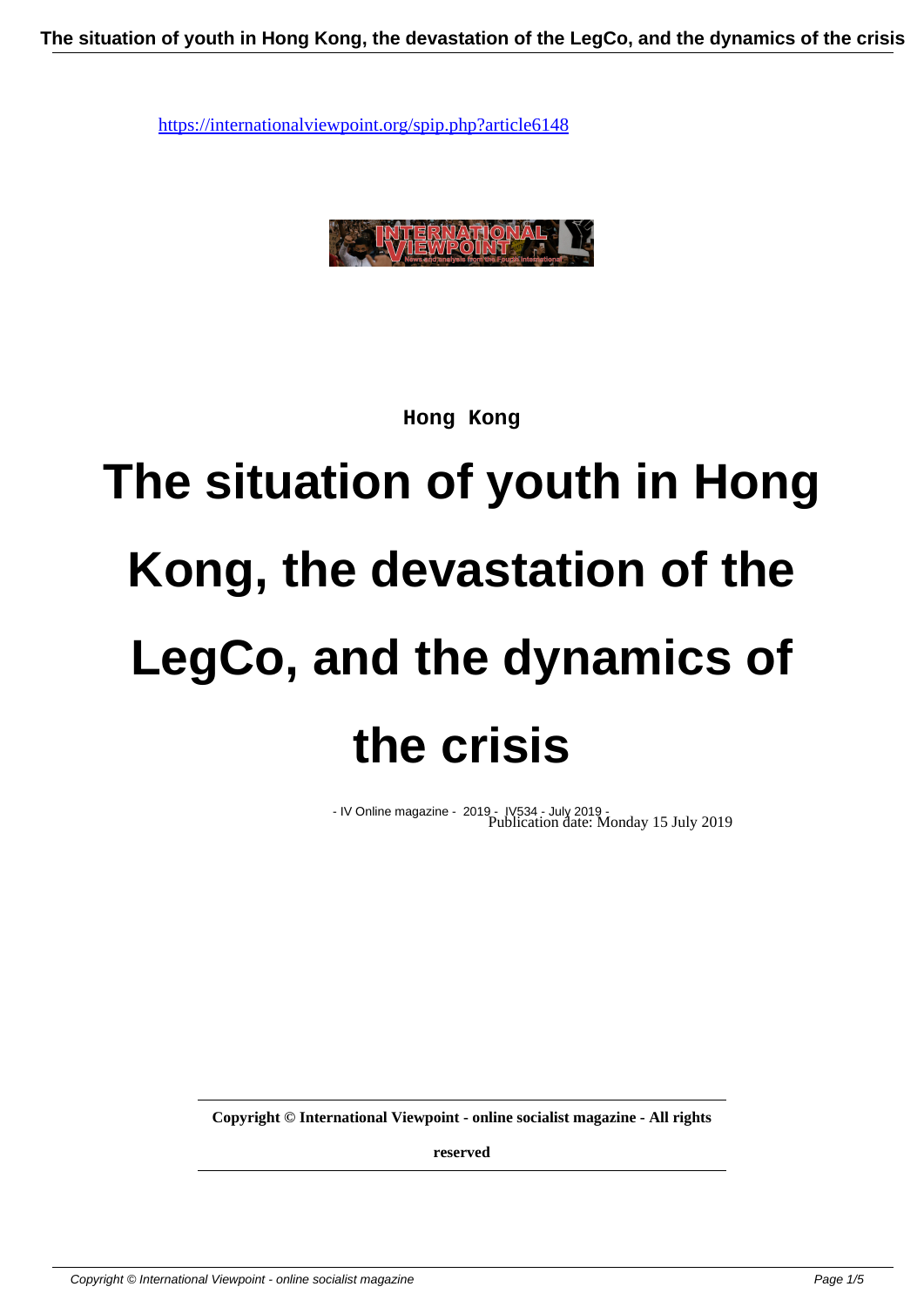## A correspondent of Europe Solidaire Sans Fronti**A** re (ESSF) spoke to Au Loong-Yu on the **situation in Hong Kong.**

#### **ESSF - How can we explain the mixture of despair (suicides, desire to emigrate) and determination of a large number of the youth?**

**Au Loong-Yu -** On the 11th July the School of Public Health of the University of Hong Kong released a report on the local mental health situation. The findings âEurosoeshow that the point prevalence of probable depression increased between 2011 and 2019, rising from 1.3% in 2011-2014 (baseline), to 5.3% during Occupy Central in 2014, 6.1% in September 2017 (post Occupy Central) and currently 9.1% in June-July 2019 (âEurosoethe BillâEuros ). âEuros

As for the youth the situation is also worrying. In 2017 the Hong Kong Food and Health Bureau released a report on the mental health of the population, which found that the ratio of Hong Kong children and young people suffering from mental disorders and anxiety is higher than the global average. This was despite Hong Kong being a highly developed city equipped with accessible medical care and a low youth unemployment rate compared to Europe. The report listed a whole range of risk factors, including issues in the family, education and society at large. In general life in Hong Kong is very stressful because except for medical care there is no proper safety net.

As a so called free port, Hong Kong has always been a city dominated by social Darwinism, stressing personal success and competition. Its education system is designed as such and puts a lot of pressure on students. But this internet generation also faces a new challenge which its parents did not. On one hand they, unlike their parents who had still inherited a refugee mentality, have begun to develop a sense of belonging and call Hong Kong their home; on the other hand it is a home where upward mobility is becoming more and more difficult, where a university degree no longer guarantees reasonable wages and real wages have actually stagnated for twenty years. On top of this, Beijing is stepping up its grip over Hong Kong. The combined result of all of the above factors put tremendous stress on young people and those who are more vulnerable have become very desperate. With this broad picture in mind it is not surprising to have seen four suicides where all of them mentioned the China Extradition Bill in their last words.

### **What is the reaction of the HK population following the devastation of the LegCo? Sympathy? rejection? mixing the two?**

To the surprise of many, the majority are supportive or at least sympathetic to the young people. This is because the people were angry with the governmentâEuros"s heavy handed crackdown on protesters on 12 June, and then their anger was further justified and escalated when the government announced it was going to suspend the bill on 15 June, but fell short of withdrawing the bill altogether. The 550,000 turn out on the 1st July march proved that. The storming of the legislature that night was therefore seen as merely an attempt to fight for what many think of as righteous. Surely at this point a threshold was crossed as well.

For many years, at least since the 1967 riot by the Communist Party, Hong Kong people tended to be very moderate in terms of protest. They rarely practiced civil disobedience and saw non-violence as the highest guiding principle. The Umbrella Movement broke with all precedents because, although non-violent, widespread and strong civil disobedience occurred. The 1st July storming of the legislature this year was another rupture, where although the numbers involved in the storming were but a few hundred it enjoyed the active or passive support of many people. Obviously the bill and the bloody crackdown on 12 June taught people that not only what the government did was illegitimate, but that now even the government itself has become illegitimate as well.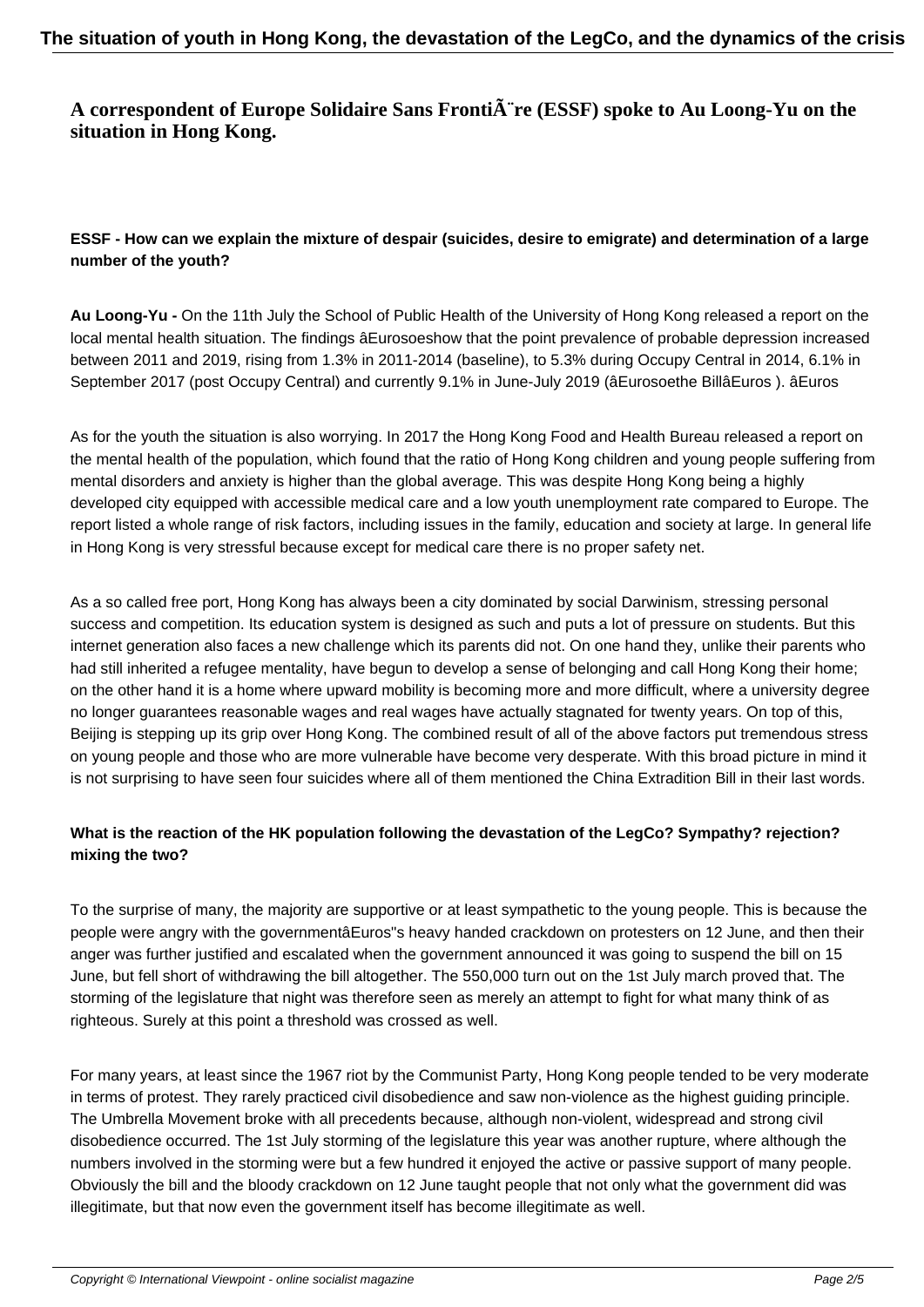On top of this is the fact that the police evacuated the legislature before the protestors stormed into the building, which has made many believe that the government was setting a trap for the protestors. That is also why the movement has gone beyond the initial demands of the Civil Human Rights Front and raised the demand for universal suffrage, because they know that merely withdrawing the bill or making Carrie Lam step down would not solve the legitimacy crisis.

If the government makes more silly mistakes it may take the movement to cross another threshold, i.e, not only common people supporting young people to make an offensive attack on the government but also some of them may take action of their own accord. Carrie Lam is surely concerned about the possible escalation of the movement and hence she held a press conference on 9 July reiterating that âEurosoethe bill is deadâEuros, assuring that the bill would not come back.

#### **How do the authorities explain why the police didn't stop the devastation of the LegCo? Is this episode explained by the incompetence of the government, or by a Machiavellian desire to regain control?**

They have claimed that the protestors were using inflammable chemicals to attack the police, hence the police, with the good intention of avoiding casualties, retreated from the building. Yet footage shows that the tear gas granite which prompted the police to retreat was kicked out by the policemen who were lining up inside the legislature, when the protestors still remained outside. So circumstantial evidence led many to believe that it is a Machiavellian exercise on the side of the government.

### **What is the reaction of the opponents of the authorities - Democrats, Civil Human Rights Front, Demosisto, Eddie Chu, etc ?**

The pan-democrat parties, including those who supported self-determination, are supportive or sympathetic to the storming of the legislature. There is no condemnation of the act from them. They know that anyone who condemns it is acting against the feeling of the so called âEurosoeyellow ribbonâEuros camp âEuros" people who wore yellow ribbons to show their support for democracy during the Umbrella Movement.

This movement also exhibits a healthier political atmosphere compared to the Umbrella Movement. During the latter, not only did the far right localists (Passion Times for instance) play a destructive role but the relationship between the pan-democrats and the students were also tense in general because of disagreement âEuros" the pan-democrats wanted the students to retreat from occupation while the students refused but did not know what to do next either.

In the first stage of the anti-China Extradition Bill campaign the far right localists were less visible. And since this time there is no prolonged occupation the pan-democrats and the young people basically collaborated through a defacto âEurosoemarch separately and strike togetherâEuros tactic. While the Civil Human Rights Front played the role of facilitating a huge legal march, it was the young people who practiced civil disobedience and fought against the police. But it is also clear that the young generation now takes the initiative in street actions and pan democrats played no role in it. This is simply a continuation of the trend already noticeable in the Umbrella Movement, namely that the pan democrats can no longer provide any kind of political leadership to a rising generation who had much higher political and social expectations, even if they also exhibit strong inclination towards leaderless mobilisation and a taste against organisation.

There are also worrying signs that localist (read âEurosoenativistsâEuros ) inspired actions against Mainland Chinese tourists have been called in Tuen Mun and Shangshui, although it is still not clear how big they may be.

**What is the involvement of the Beijing regime? Should we fear an intervention on the ground by the Beijing**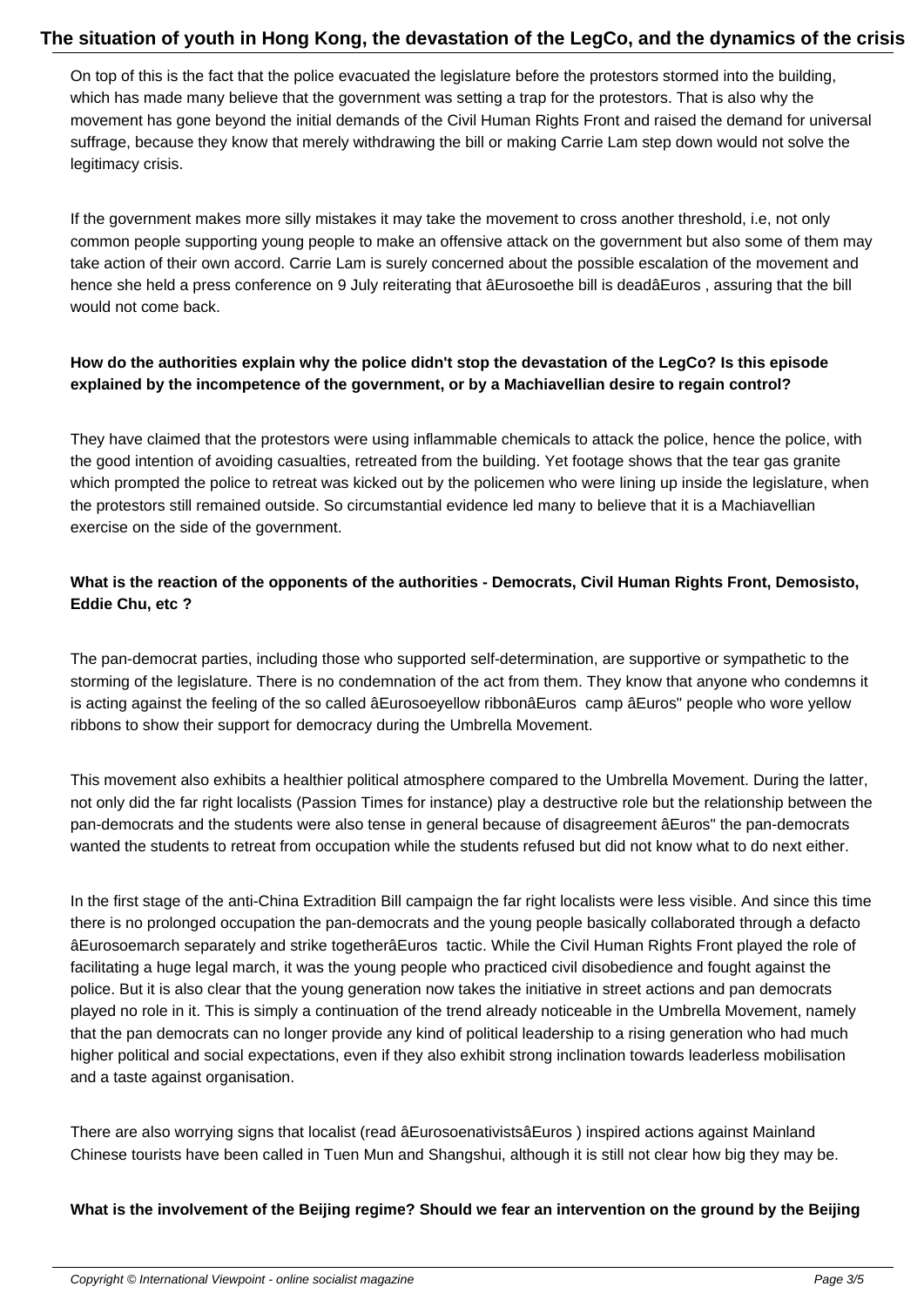#### **forces? What level of repression can be expected?**

Surely Beijing is very concerned about the situation in Hong Kong. It was reported that Vice-Premier Han Zheng, who is also in charge of Hong Kong affairs, had met Chief Executive Carrie Lam before June 15, the day she suspended the bill. It is widely believed that the idea of such a bill and its eventual suspension were all decided by Beijing, not by Carrie Lam. Her decision to retreat (with Beijing backing) and the rumor that Beijing laid down a bottom line of âEurosoeno opening of fireâEuros for Carrie LamâEuros"s handling of protestors was not just the result of the huge protest however. Rather it was the huge protest that triggered off a domino effect, which reminded Beijing that it better handle Hong Kong with care.

I am talking about the geo-politics of Hong Kong. The reason that Beijing had to reach an agreement with Britain in 1984 over Hong Kong and promised the latter âEurosoeone country, two systemsâEuros for Hong Kong until 2047 is multi-faceted. Firstly, for the simple reason that it is a modernized city with a very strong UK and US influence âEuros" political, economic and cultural influences which Beijing has to respect. Secondly China still needs Hong Kong up to the present. US politicians threatening to revise the USâEuros"s Hong Kong Policy Act 1992 is already enough to make Beijing think twice. The act stipulates that the USâEuros"s special treatment of Hong Kong, in comparison to its policy towards Mainland China, depends on Hong Kong maintaining its autonomy and âEurosoeone country, two systemsâEuros . The three most important âEurosoespecial treatmentsâEuros are:

1. âEurosoeThe United States should respect Hong Kong's status as a separate customs territoryâEuros .

2. âEurosoeThe United States should continue to allow the United States dollar to be freely exchanged with the Hong Kong dollarâEuros .

3.The United States should continue to support access by Hong Kong to sensitive technologies âEuros¦.for so long as the United States is satisfied that such technologies are protected from improper use or export...âEuros

The loss of the above treatments will further damage ChinaâEuros"s overseas expansion ambition. This fear definitely plays a role in making Beijing prudent over the movement against the bill. Once again Xi JinpingâEuros"s administration has overestimated its own strength in the showdown with the West, or with the US in particular. It conducted an all out offensive over the bill, yet once the movement was broadening very quickly and then rippled through the international scene Beijing had no choice but to retreat over the bill.

Therefore, it should not surprise us when Reuters released a report, with the topic China's PLA signals it will keep Hong Kong-based troops in barracks, saying that Major General Chen Daoxiang from the PLA told Pentagon official David Helvey that the PLA has no intention to intervene Hong Kong. Therefore even if there is more repression coming from the Hong Kong government, a scenario where the PeopleâEuros"s Liberation Army will join in the crackdown on Hong Kong is still not very likely, unless Hong Kong protests begin to trigger off anti- government protests in China.

#### **What can we do outside?**

Anything from staging protests outside the Chinese Embassy to organizing community solidarity events in your country will be useful. It is important for the left in Europe to be visible in the solidarity campaign with Hong Kong, as if not only overseas governments and ruling parties will be visible as supporters of Hong Kong, and this is far from ideal as we know very well that their interests do not necessarily intersect with those of Hong Kong working people in the first place.